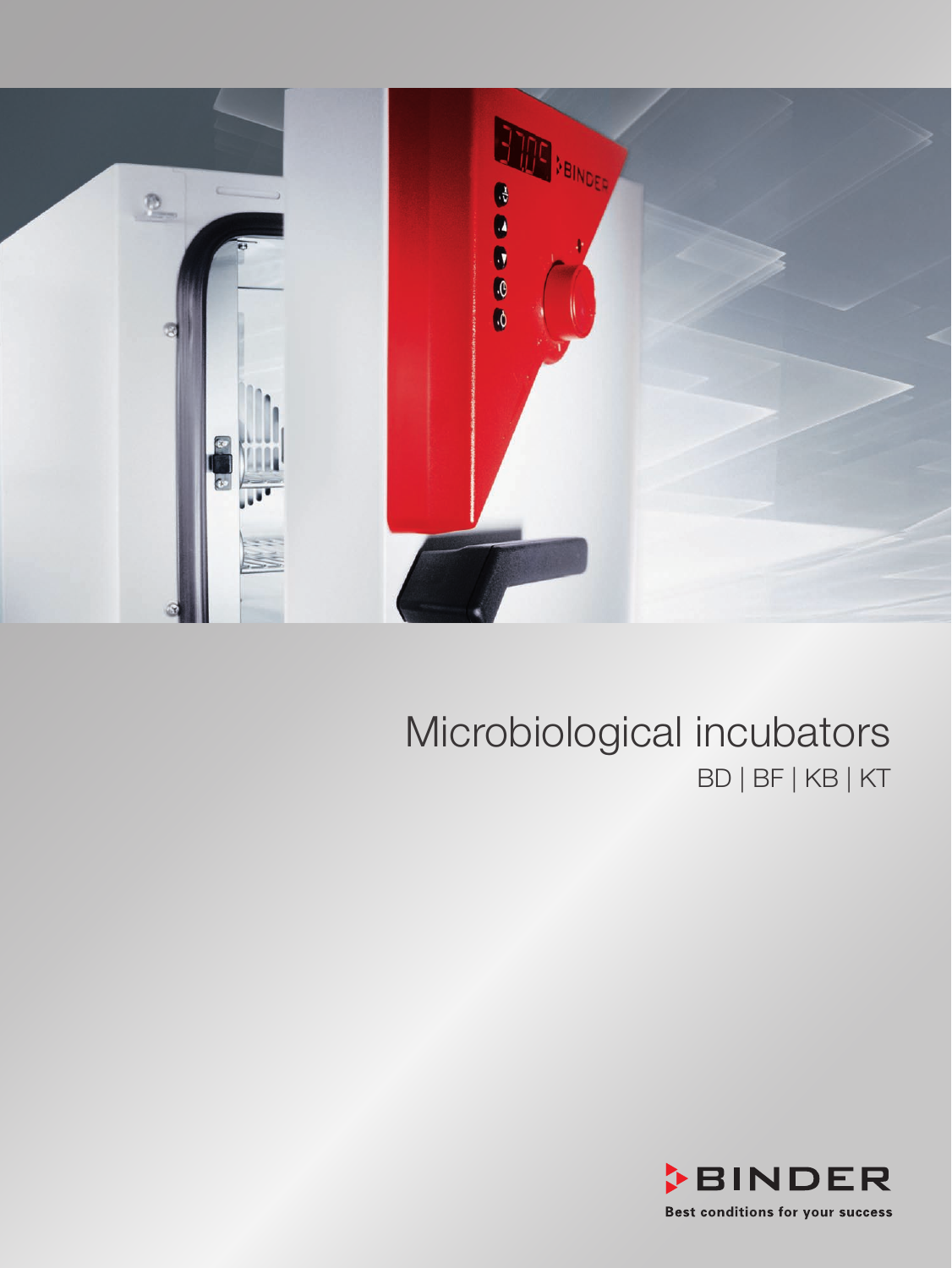# Perfect in application. Variable in use.

When working with microorganisms, nothing is more crucial than precision incubation which remains stable in the long term. With the APT.line™ preheating chamber technology and the cooling system, we have developed two components that stand for unique precision – and results that are reproducible in each routine test. Whether food microbiology or hygiene control, BINDER is the complete outfitter for you in the area of microbiological incubators. We offer a range of incubators that meet any application need.

### Outstanding in detail: BINDER microbiological incubators

- $\triangleright$  Outstanding precision
	- $\blacktriangleright$  Always the best culture conditions
	- ► High temperature uniformity due to APT.line™ preheating chamber technology
	- $\blacktriangleright$  Tenths of a degree accuracy, precise temperature setting
	- $\triangleright$  Optimal convention conditions due to adjustable fan speed
- $\blacktriangleright$  Outstandingly simple
	- $\blacktriangleright$  Disinfection routine at 100 $^{\circ}$ C
	- $\blacktriangleright$  Inner chamber made of stainless steel with autoclavable fixtures
	- Inner glass door: "First look, then open"





Qualitative detection Quantitative detection In vitro tests

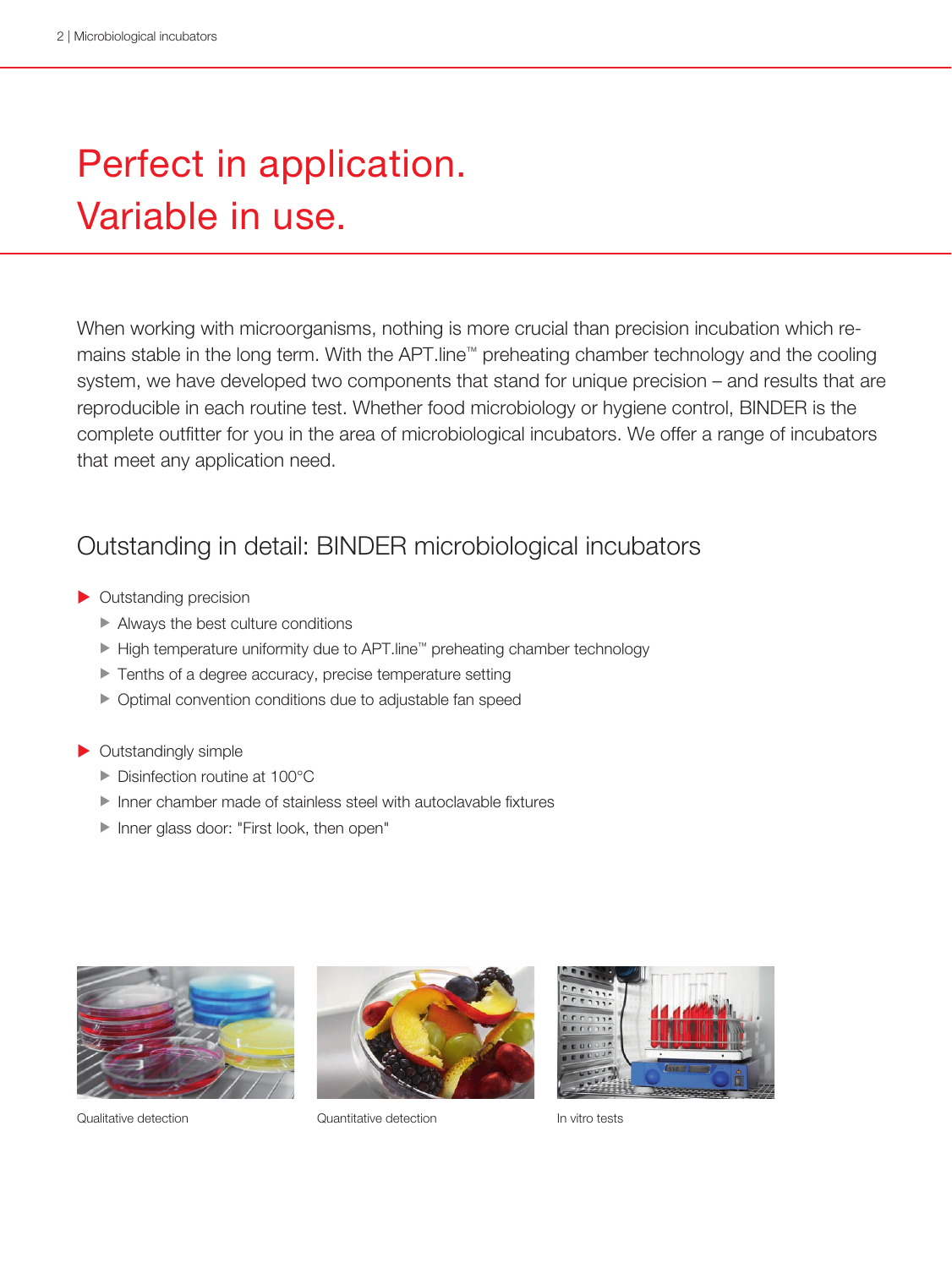## Best culture conditions BD | BF | KB | KT series

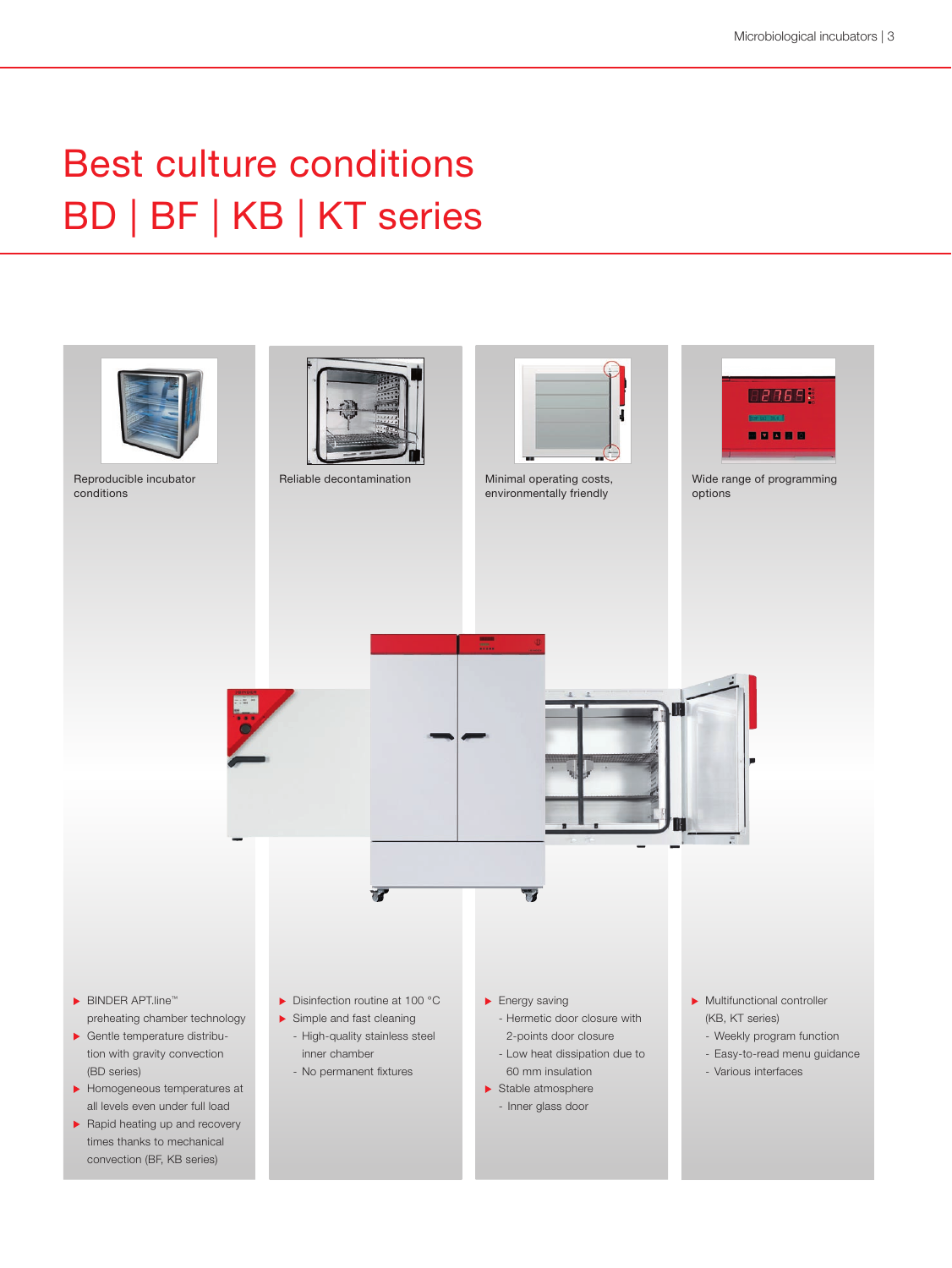## Specifications BD | BF series

|                                                                               | <b>BD 23</b>     | <b>BD 53</b>     | <b>BF 53</b>     | <b>BD 115</b>    | <b>BF 115</b>    | <b>BD 240</b>    | <b>BF 240</b>    | <b>BD 400</b>    | <b>BF 400</b>    | <b>BD 720</b>    | <b>BF 720</b>    |
|-------------------------------------------------------------------------------|------------------|------------------|------------------|------------------|------------------|------------------|------------------|------------------|------------------|------------------|------------------|
| <b>Exterior dimensions</b>                                                    |                  |                  |                  |                  |                  |                  |                  |                  |                  |                  |                  |
| Width (mm)                                                                    | 435              | 635              | 635              | 835              | 835              | 1035             | 1035             | 1235             | 1235             | 1235             | 1235             |
| Height (incl. feet/casters) (mm)                                              | 495              | 620              | 620              | 705              | 705              | 825              | 825              | 1025             | 1025             | 1530             | 1530             |
| Depth (mm)                                                                    | 520              | 575              | 575              | 645              | 645              | 745              | 745              | 765              | 765              | 865              | 865              |
| Plus door handle, I-panel, connection (mm)                                    | 105              | 105              | 105              | 105              | 105              | 105              | 105              | 105              | 105              | 105              | 105              |
| Number of doors (ea.)                                                         | $\mathbf{1}$     | $\mathbf{1}$     | $\mathbf{1}$     | $\mathbf{1}$     | $\mathbf{1}$     | $\overline{c}$   | $\overline{c}$   | $\overline{2}$   | $\overline{c}$   | $\overline{c}$   | $\overline{c}$   |
| Interior dimensions                                                           |                  |                  |                  |                  |                  |                  |                  |                  |                  |                  |                  |
| Width (mm)                                                                    | 222              | 400              | 400              | 600              | 600              | 800              | 800              | 1000             | 1000             | 1000             | 1000             |
| Height (mm)                                                                   | 330              | 400              | 400              | 480              | 480              | 600              | 600              | 800              | 800              | 1200             | 1200             |
| Depth (mm)                                                                    | 277              | 330              | 330              | 400              | 400              | 500              | 500              | 500              | 500              | 600              | 600              |
| Interior volume (I)                                                           | 20               | 53               | 53               | 115              | 115              | 240              | 240              | 400              | 400              | 720              | 720              |
| Number of racks (standard/max.)                                               | 2/3              | 2/4              | 2/5              | 2/5              | 2/5              | 2/7              | 2/7              | 2/10             | 2/10             | 2/15             | 2/15             |
| Load per rack (kg)                                                            | 12               | 15               | 15               | 20               | 20               | 30               | 30               | 35               | 35               | 45               | 45               |
| Permitted total load (kg)                                                     | 25               | 40               | 40               | 50               | 50               | 70               | 70               | 90               | 90               | 120              | 120              |
| Weight (empty) (kg)                                                           | 26               | 43               | 43               | 61               | 64               | 93               | 104              | 135              | 145              | 191              | 180              |
| Temperature data                                                              |                  |                  |                  |                  |                  |                  |                  |                  |                  |                  |                  |
| Temperature range from 5 °C above ambient<br>temperature to $(^{\circ}C)^{1}$ | 100              | 100              | 100              | 100              | 100              | 100              | 100              | 100              | 100              | 100              | 100              |
| Temperature variation at 37 °C ( $\pm$ K)                                     | 0.5              | 0.5              | 0.4              | 0.4              | 0.3              | 0.5              | 0.3              | 0.5              | 0.4              | 0.5              | 0.4              |
| Temperature fluctuation at 37 °C ( $\pm$ C)                                   | 0.2              | 0.1              | 0.2              | 0.1              | 0.2              | 0.1              | 0.2              | 0.1              | 0.2              | 0.1              | 0.1              |
| Warm-up time $\frac{1}{1}$ to 37 °C (min.)                                    | 49               | 38               | 12               | 62               | 22               | 70               | 12               | 105              | 18               | 84               | 21               |
| Recovery time 30 sec. after door was opened 1)<br>at 37 °C (min.)             | 3                | 5                | $\mathbf{1}$     | 5                | $\mathbf{1}$     | 5                | $\mathbf{1}$     | 6                | $\overline{c}$   | $\overline{4}$   | $\mathbf{1}$     |
| <b>Electrical data</b>                                                        |                  |                  |                  |                  |                  |                  |                  |                  |                  |                  |                  |
| IP protection class acc. to EN 60529                                          | IP 20            | <b>IP 20</b>     | IP 20            | <b>IP 20</b>     | <b>IP 20</b>     | IP 20            | <b>IP 20</b>     | IP 20            | IP 20            | IP 20            | IP 20            |
| Voltage $(\pm 10\%)$ 50/60 Hz (V)                                             | 230              | 230              | 230              | 230              | 230              | 230              | 230              | 230              | 230              | 230              | 230              |
| Nominal power (kW)                                                            | 0.2              | 0.4              | 0.4              | 0.4              | 0.4              | 0.68             | 0.68             | 0.85             | 0.85             | 1.25             | 1.25             |
| Energy consumption at 37 °C (Wh/h)                                            | 11               | 11               | 11               | 20               | 20               | 33               | 33               | 56               | 56               | 80               | 80               |
| Item number                                                                   | $9010 -$<br>0187 | $9010 -$<br>0081 | $9010 -$<br>0235 | $9010 -$<br>0088 | $9010 -$<br>0237 | $9010 -$<br>0095 | $9010 -$<br>0239 | $9010 -$<br>0073 | $9010 -$<br>0241 | $9010 -$<br>0074 | $9010 -$<br>0243 |

 $11$  To 98% of the set value. /// All technical data are specified for units with standard equipment at an ambient temperature of +25 °C and a line voltage fluctuation of ±10%. The temperature data is determined in accordance to factory standard following DIN 12880, respecting the recommended wall clearances of 10% of the height, width and depth of the inner chamber. All figures are typical average values for series devices. We reserve the right to change technical specifications at any time.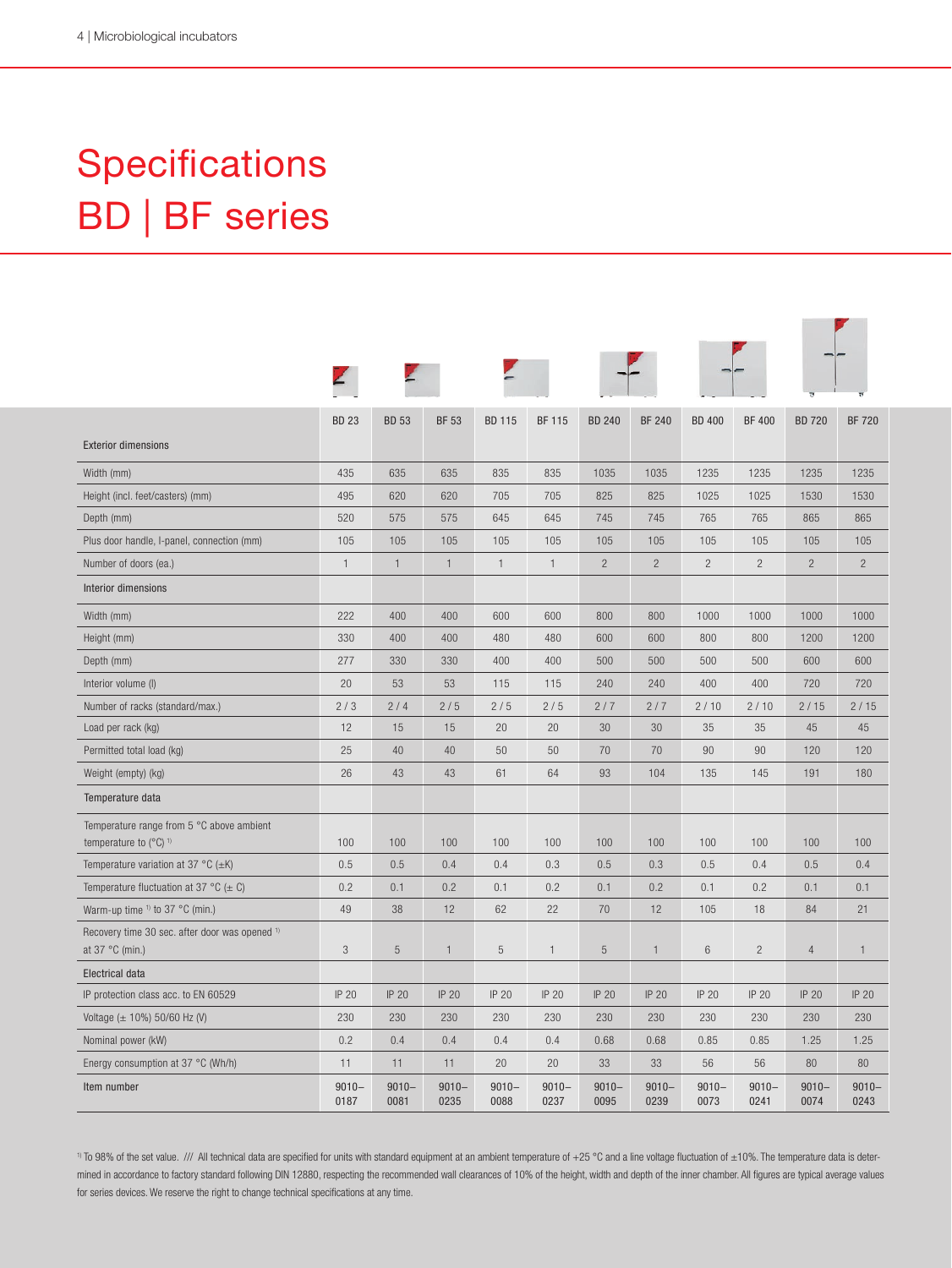



#### BD series | Incubators with gravity convection

BD series incubators from BINDER with gravity convection are specially designed for long-term and stable continuous operation, ideal for gentle incubation of organisms, as well as conditioning of heat-sensitive media.

#### STANDARD EQUIPMENT

- Electronically controlled APT.line™ preheating chamber technology
- Temperature range from 5 °C above ambient temperature to 100 °C
- DS controller with integrated timer 0 to 99 hrs
	- Digital temperature setting accurate to tenths of a degree
	- Independent temperature safety device class 3.1 (DIN 12880) with visual alarm
- Adjustable ventilation by means of front ventilation flap slide and rear exhaust Ø 50 mm
- Inner glass door
- RS 422 interface for APT-COM™ DataControlSystem communication software
- Units up to 115 liters are stackable
- Two chrome-plated racks
- BINDER test confirmation



#### BF series | Incubators with mechanical convection

The BF series is suitable for demanding incubation tasks, particularly for full loads and large batch throughputs. The incubator with mechanical convection provides optimal homogeneous conditions and has quick recovery times.

#### STANDARD EQUIPMENT

- Electronically controlled APT.line™ preheating chamber technology
- Temperature range from 5 °C above ambient temperature to 100 °C
- MS controller with several timer functions
	- Timer functions: delayed ON, delayed OFF, temperature dependent delayed OFF
	- Digital temperature setting accurate to tenths of a degree
- Adjustable fan speed
- Adjustable ventilation by means of front ventilation flap slide and rear exhaust Ø 50 mm
- Inner glass door
- Independent temperature safety device class (DIN 12880) with visual alarm
- RS 422 interface for APT-COM™ DataControlSystem communication software
- Adjustable intervals for printer
- Units up to 115 liters are stackable
- Two chrome-plated racks
- BINDER test confirmation



**OPTIONAL EQUIPMENT** 

Various access ports With silicone plugs for introducing external measuring instruments



Data Logger Kits For independent recording of temperature data



PT 100 senso For accurate temperature measurement within the sample material



BINDER INDIVIDUAL Incubator with keyboard lock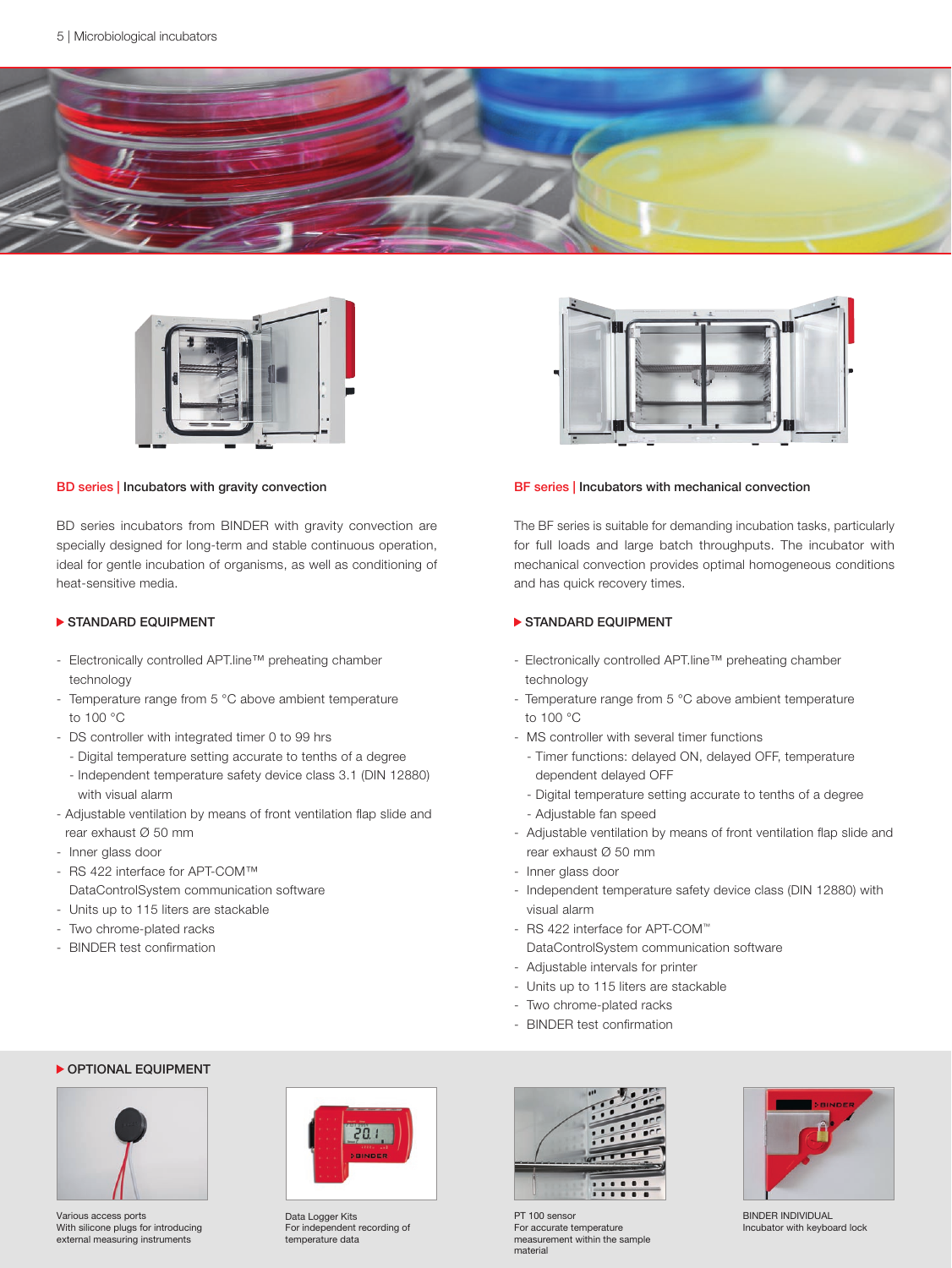



The BINDER refrigerated incubators are all-rounders for the incubation of microorganisms. The KB series controls a temperature range of -5 °C to 100 °C. With their comprehensive program functions, they offer a wide range of capabilities and deliver reproducible test results.

#### STANDARD EQUIPMENT

- Electronically controlled APT.line™ preheating chamber technology
- Temperature range -5 °C to 100 °C
- MP controller with 2 programs each with 10 sections, alternatively switchable to 1 program with 20 sections
	- Integrated weekly program timer with real-time function
	- Adjustable ramp function via program editor
	- Digital temperature setting accurate to a tenth of a degree
	- Adjustable fan speed
	- Elapsed time indicator
- Independent temperature safety device class 3.1 (DIN 12880) with visual and acoustic alarm
- Inner glass door
- RS 422 interface for APT-COM™ DataControlSystem communication software
- Adjustable intervals for printer
- Units up to 115 liters are stackable
- Two shelves, stainless steel
- BINDER test confirmation



#### KT series | Refrigerated incubators with Peltier technology

The new KT series combines outstanding performance with impressive energy efficiency and environmental friendliness. The incubators with Peltier technology are state-of-the-art in application and protect the samples.

#### STANDARD EQUIPMENT

- Electronically controlled APT.line™ preheating chamber technology
- Temperature control through state-of-the-art Peltier cooling system and efficient tubular heating element
- Temperature range 4 °C to 100 °C
- BINDER controller with monochrome 5.7 inch LCD monitor and pushbutton/rotary knob for input
	- Easy-to-read menu guidance
	- Variable time and weekday programming
	- Can store up to 60 programs
	- Recording of measurement data on internal memory - Programs and data easily readable via USB port
- Independent temperature safety device class 3.1 (DIN 12880) with visual and acoustic alarm
- Ethernet interface for e.g. APT-COM™
- DataControlSystem communication software
- Inner glass door
- Units are stackable
- Two shelves, stainless steel
- BINDER test confirmation





Validations and calibrations Workload reduction for unit qualification and validation



Reinforced shelves To ensure safe and stable storage of heavy test specimens.



Shaker platform Stable shelf with additional mount is suitable for the operation of shakers.



BINDER INDIVIDUAL KB 720 cooled incubator with full glass doors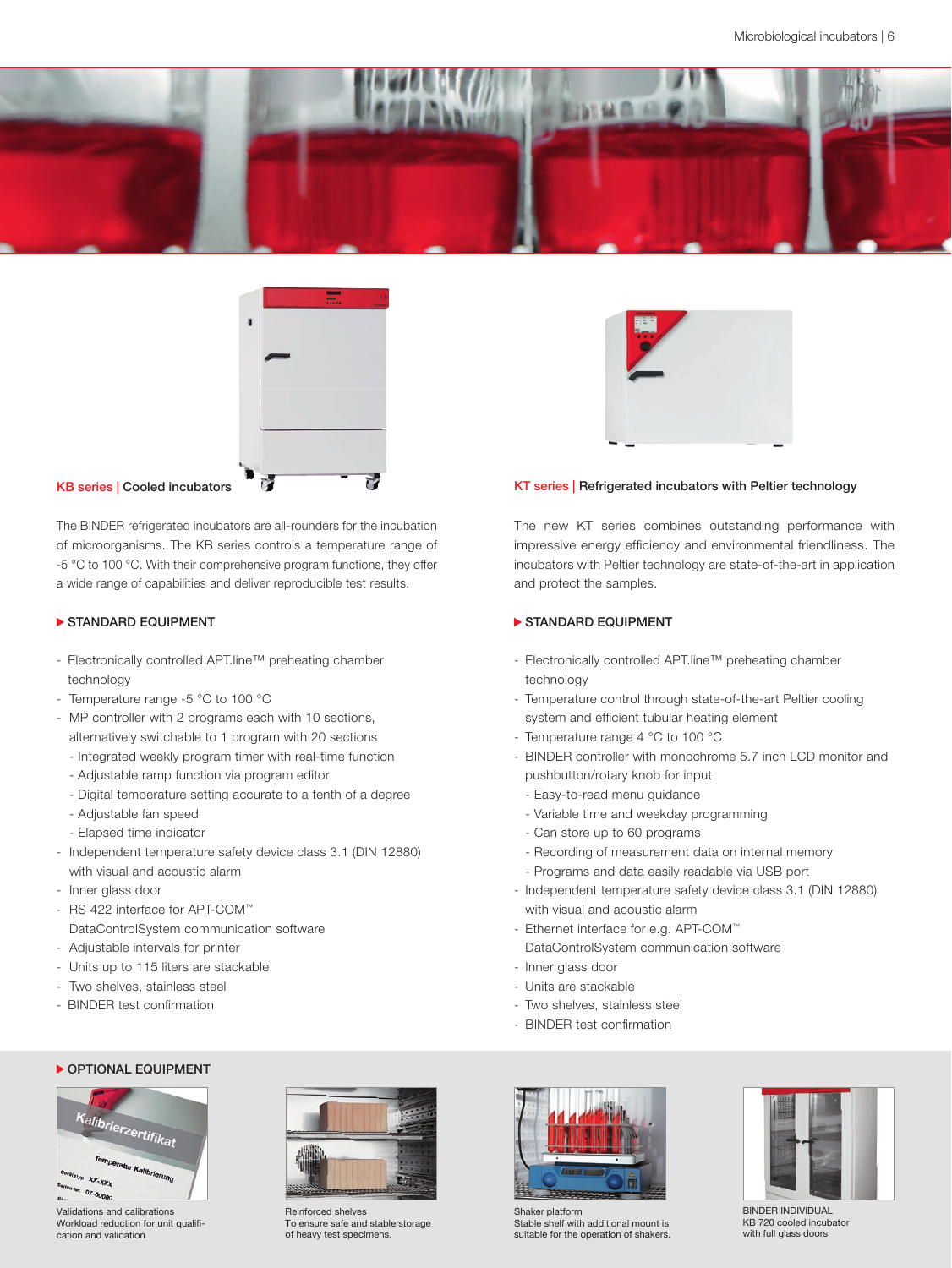## Specifications KB | KT series

|                                                                                           | <b>KB 23</b> | <b>KB 53</b>   | <b>KB 115</b> | <b>KB 240</b>   | <b>KB 400</b>   | <b>KB 720</b>   | <b>KT 53</b>    | <b>KT 115</b>   |  |  |
|-------------------------------------------------------------------------------------------|--------------|----------------|---------------|-----------------|-----------------|-----------------|-----------------|-----------------|--|--|
| <b>Exterior dimensions</b>                                                                |              |                |               |                 |                 |                 |                 |                 |  |  |
| Width (mm)                                                                                | 435          | 635            | 835           | 930             | 930             | 1255            | 600             | 860             |  |  |
| Height (incl. feet/casters) (mm)                                                          | 620          | 840            | 1025          | 1460            | 1945            | 1925            | 632             | 715             |  |  |
| Depth (incl. door handle, I-panel, connection) (mm)                                       | 600          | 665            | 730           | 880             | 880             | 970             | 693             | 720             |  |  |
| Number of doors (ea.)                                                                     | $\mathbf{1}$ | $\mathbf{1}$   | $\mathbf{1}$  | $\mathbf{1}$    | $\mathbf{1}$    | $\overline{c}$  | $\mathbf{1}$    | $\mathbf{1}$    |  |  |
| Interior dimensions                                                                       |              |                |               |                 |                 |                 |                 |                 |  |  |
| Width (mm)                                                                                | 222          | 400            | 600           | 650             | 650             | 970             | 400             | 600             |  |  |
| Height (mm)                                                                               | 330          | 400            | 480           | 785             | 1270            | 1250            | 400             | 480             |  |  |
| Depth (mm)                                                                                | 277          | 330            | 400           | 485             | 485             | 576             | 325             | 355             |  |  |
| Interior volume (I)                                                                       | 20           | 53             | 115           | 247             | 400             | 698             | 52              | 102             |  |  |
| Number of racks (standard/max.)                                                           | 2/3          | 2/4            | 2/5           | 2/9             | 2/15            | 2/15            | 2/5             | 2/6             |  |  |
| Load per rack (kg)                                                                        | 10           | 15             | 20            | 30              | 30              | 45              | 15              | 40              |  |  |
| Permitted total load (kg)                                                                 | 25           | 40             | 50            | 100             | 120             | 150             | 40              | 120             |  |  |
| Weight (empty) (kg)                                                                       | 44           | 72             | 105           | 170             | 220             | 309             | 65              | 88              |  |  |
| Temperature data                                                                          |              |                |               |                 |                 |                 |                 |                 |  |  |
| Temperature range $(^{\circ}C)^{1}$                                                       | $0 - 100$    | $-5 - 100$     | $-5 - 100$    | $-5 - 100$      | $-5 - 100$      | $-5 - 100$      | $4 - 100$       | $4 - 100$       |  |  |
| Temperature variation at 37 °C ( $\pm$ K)                                                 | 0.3          | 0.3            | 0.2           | 0.2             | 0.3             | 0.2             | 0.2             | 0.3             |  |  |
| Temperature fluctuation max. $(\pm C)$                                                    | 0.2          | 0.1            | 0.1           | 0.1             | 0.1             | 0.1             | 0.1             | 0.1             |  |  |
| Recovery time <sup>2)</sup> after door was opened<br>for 30 sec. at 5 $^{\circ}$ C (min.) | 5            | $\overline{4}$ | 5             | 16              | 14              | 12              | $\,8\,$         | 8               |  |  |
| <b>Electrical data</b>                                                                    |              |                |               |                 |                 |                 |                 |                 |  |  |
| IP protection class acc. to EN 60529                                                      | IP 20        | IP 20          | IP 20         | <b>IP 20</b>    | IP 20           | IP 20           | IP 20           | IP 20           |  |  |
| Voltage $(\pm 10\%)$ 50 Hz (V)                                                            | 230 1N~      | 230 1N~        | 230 1N~       | $200 - 240$ 1N~ | $200 - 240$ 1N~ | $200 - 240$ 1N~ | $200 - 240$ 1N~ | $200 - 240$ 1N~ |  |  |
| Nominal power (kW)                                                                        | 0.34         | 0.46           | 0.46          | 1.2             | 1.4             | 2.3             | 1.1             | 0.7             |  |  |
| Energy consumption 3) at 40 °C (Wh/h)                                                     | 60           | 215            | 115           | 260             | 420             | 510             | 75              | 75              |  |  |
| Item number                                                                               | 9020-0112    | 9020-0243      | 9020-0242     | 9020-0241       | 9020-0178       | 9020-0111       | 9020-0250       | 9020-0209       |  |  |

 $10$  Lower values are valid at an ambient temperature of max. 25 °C.  $N = 3$  To 98% of the set value.  $N = 3$  These values can be used for dimensioning air condition systems.

The usable interior height depends on the installation position of the shelf. /// All technical data are specified for units with standard equipment at an ambient temperature of +25 °C and a line voltage fluctuation of ±10%. The temperature data is determined in accordance to factory standard following DIN 12880, respecting the recommended wall clearances of 10% of the height, width and depth of the inner chamber. All figures are typical average values for series devices. We reserve the right to alter technical specifications at any time.